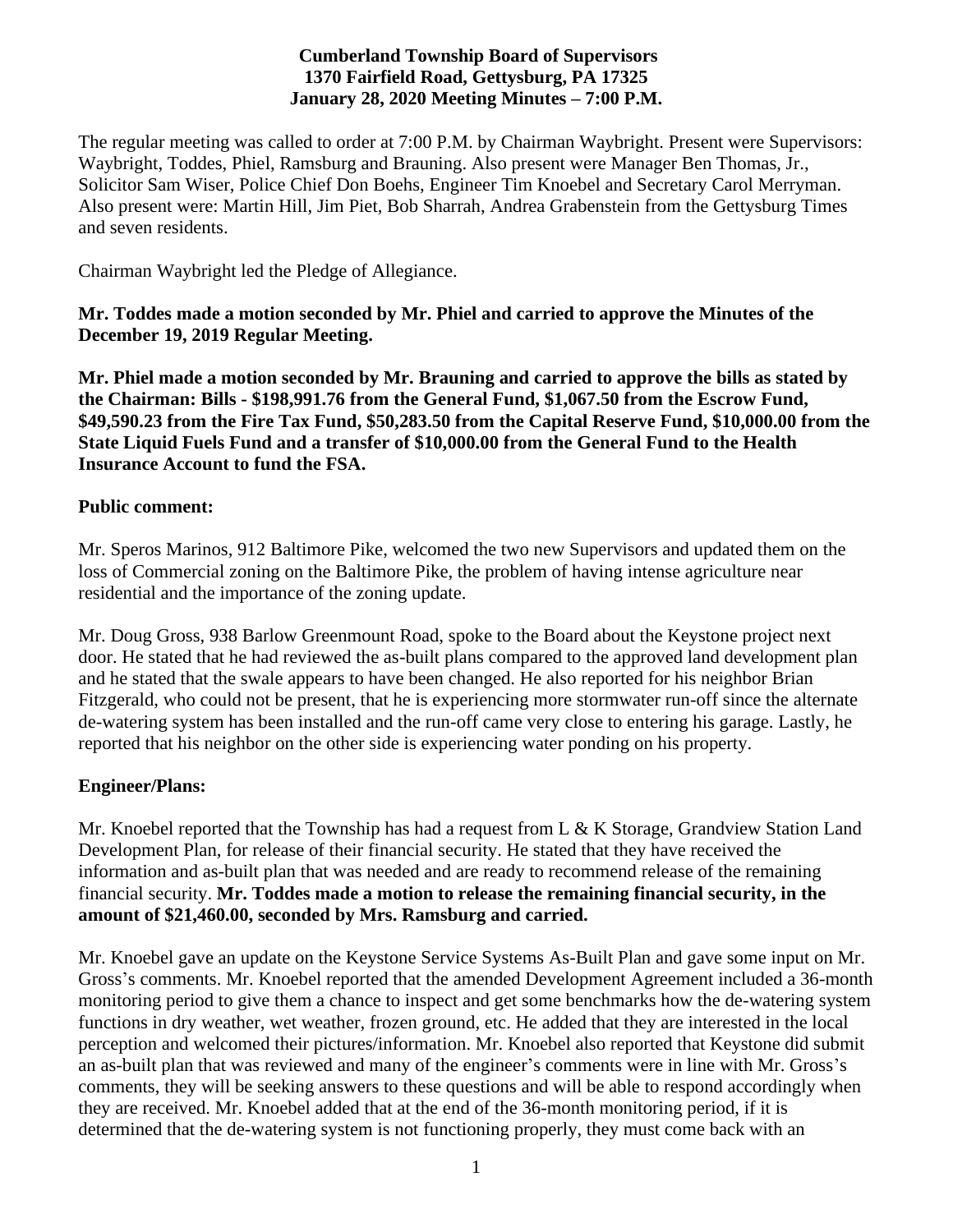alternative for a long-term solution.

Mr. Knoebel also spoke to the Board about their review for Cumberland Village, Phase IIA and the developer and his representatives were present with concerns. Mr. Knoebel stated that they supplied a report to the Board dated January 24, 2020 which consists of comments from the conditional approval of the preliminary plan that was granted back in August, 2019. Mr. Knoebel reported that there were six comments that will need to be accounted for with submission of the final plan and two of those comments; one regarding a pedestrian path between Phases 1 & 2 and the closure of Herr's Ridge Road from Fairplay Road to Paddock Drive. The road closure is no longer part of the plan, but under the preliminary plan approval the Township would reserve its' right to review this at a later date as part of final plan submission. The developer requested that these two comments be removed from the review letter as he feels that these two items are no longer applicable. Mr. Toddes stated that he remembered that the thought for a pedestrian path was abandonded due to obstructions, but there was no vote on the matter. Mr. Thomas suggested that closing the road is a Township matter, not a developer matter. After some discussion, **Mr. Toddes made a motion seconded by Mrs. Ramsburg and carried to eliminate comment** #4 from the January 24, 2020 review letter by KPI. There was further discussion about the closure of the road. **Mr. Toddes made a motion to eliminate comment #5 from the January 24, 2020 review letter seconded by Mr. Phiel and carried.** 

Mr. Knoebel reported that the Adams Electric Final Plan was not recorded in the required 90-day time period and will need reapproval. **Mr. Phiel made a motion to re-approve the Adams Electric Final Plan for recording. The motion was seconded by Mrs. Ramsburg and carried.**

**Police Report:** Police Chief Don Boehs presented a written and oral report of police activities for the month of December, 2019 including: 245 complaints - Psych/suicide-5, Disturbances-9, Assault/Harassment-2, Domestics-13, Criminal Mischief-1, Suspicious Activity-12, Thefts-1, Alarms -9, Medical Emergency-8, 911 Hang Up-4, Wanted Person -0, Reported Drug Activity -1, Welfare Checks -8, Shots Fired -0, Fraud -2, Burglary -1, Sexual assault -0, Follow-up Investigation -26, SRO Calls -11 with 2 arrests; 51 traffic stops, 46 combined arrests, 7 traffic accidents, 15 targeted enforcements, 9,373 patrol miles and 47 walk-in complaints. He added that they assisted other agencies 8 times and they were assisted twice. There were two assists to Pa. State Police. Police Chief Boehs also reported that their call volume is down a little from 2018, but the crimes are more violent. He added that the SRO handled 199 complaints at the schools.

## **Active Business:**

#### **Mr. Toddes made a motion seconded by Mr. Phiel and carried to appoint Mr. Ben Thomas, Jr. to the Legislative Committee and Mrs. Barbara Underwood to the Public Safety Committee of the Adams County Council of Governments.**

Mr. Thomas reported that the Board of Auditors met on January 7, 2020. The Board consists of James Brown, Riley Hollingsworth and Walter Debany. James Brown was appointed Chairman and Walter Debany was appointed Secretary. The Auditors set the pay rates for the Supervisors for 2020. Mr. Thomas reported that he is not aware of a Supervisors ever requesting the additional pay.

## **Mr. Toddes made a motion seconded by Mr. Brauning and carried to appoint Mr. Phiel Trustee for the Deferred Compensation 457 Plan.**

Mr. Thomas reported that the Township must update their Emergency Operations Plan, authored by the Township's Emergency Management Coordinator David Sanders, every two years. He added that the document is confidential. **Mrs. Ramsburg made a motion to adopt Municipal Plan Resolution 2020-**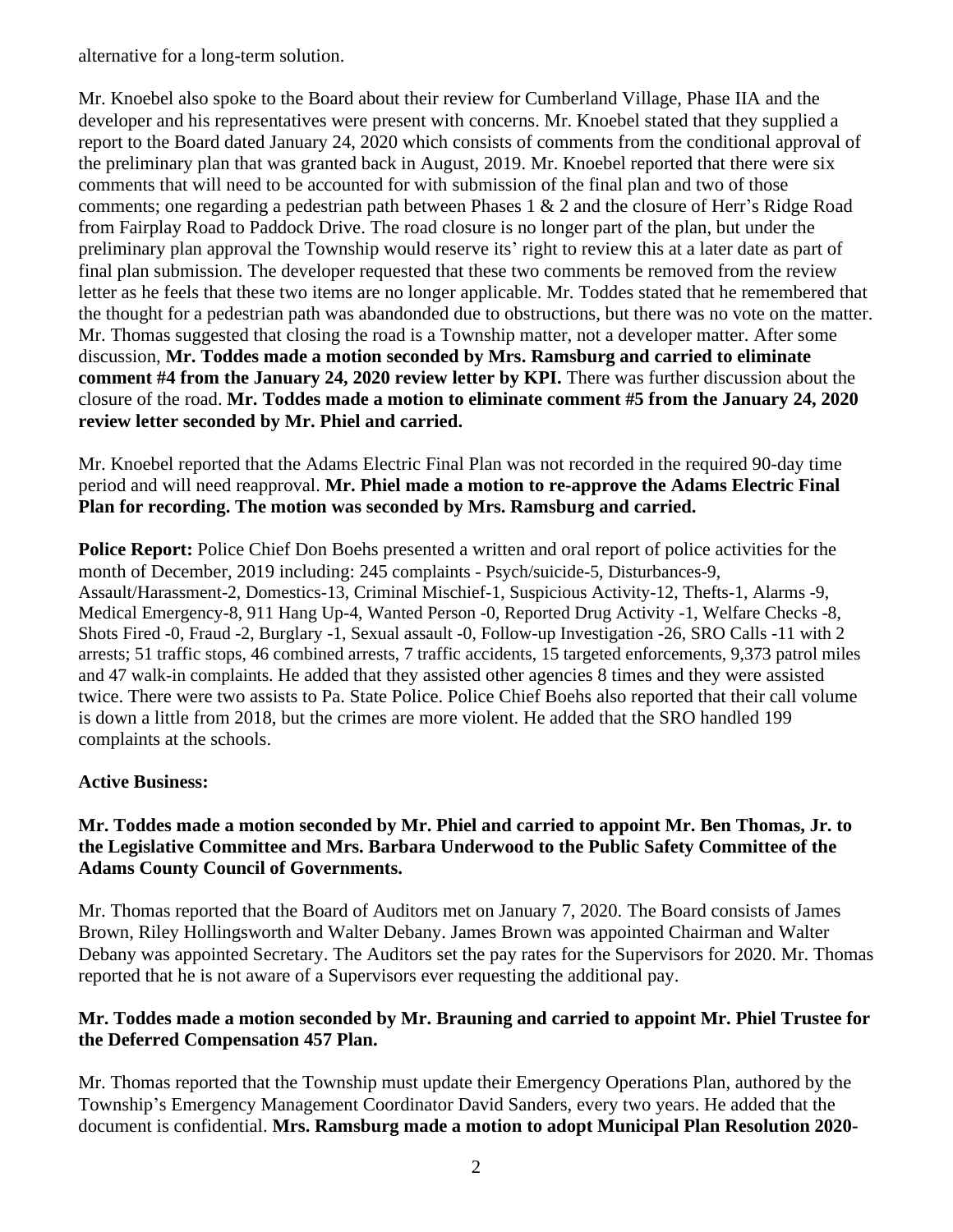### **07 seconded by Mr. Brauning and carried.**

Mr. Thomas reported that the Township was notified by Adams County Office of Planning and Development (ACOPD) that the Township will be asked at the end of this year if they wish to extend the Waste Hauling Contract with Waste Connections. The current contract is good through 2021.He added that ACOPD is looking at their staffing needs and this is a very time-consuming undertaking for them.

Mr. Thomas reported the Supervisors' Opt-In or Opt-Out of the Township's health care coverage: Mr. Waybright – opt-in (Supplemental only); Mr. Toddes – opt-in (Supplemental only); Mr. Phiel – opt-in; Mrs. Ramsburg – opt-in; Mr. Brauning – opt-out

Mr. Toddes reported that the following people have been appointed to the Comprehensive Zoning Review Committee: Riley Hollingsworth, Dave Waybright; Kenny Caudill and Barbara Underwood from the Planning Commission; Steve Toddes, David Sites; Facilitator – Timothy J. Staub, AICP from HRG Engineering and Related Services; also attending: Adams County Office of Planning and Development, Township Staff and National Park Service will be notified. **Mr. Phiel made a motion to affirm the appointees of the Comprehensive Zoning Review Committee seconded by Mr. Toddes and carried.** 

Mr. Thomas reported the following dates for the 2020 E-Cycling events for Township residents who do contract with Waste Connections. Residents should bring identification and a copy of their latest Waste Connections bill. The collections are from 8:00 A.M. to 10:00 A.M. March 14<sup>th</sup> – Emergency Services Bldg. - Straban Township – 230 Greenamyer Lane June 6<sup>th</sup> – Cumberland Township Municipal Building – 1370 Fairfield Road, Gettysburg Sept.  $12<sup>th</sup>$  – Abbottstown Rec Park – 241 High Street, Abbottstown Dec.  $5<sup>th</sup>$  – East Berlin Boro Park – 523 North Ave., East Berlin

Mr. Thomas also reported that there will be a Farmland Preservation Workshop held on January 30, 2020 at 6:00 P.M. at the Adams County Ag Center.

Mr. Thomas reported that the Pa. Emergency Management Agency Floodplain Management Activities Annual Report was submitted on January 21, 2020.

Mr. Thomas also reported that we are receiving reports from Barlow and Gettysburg Fire Departments and funding to the departments will not be done until summer when the tax dollars are coming in.

Mr. Thomas read from a list of 25 items that he has identified as 2020 Strategic Planning Projects. A few of which are: staffing – separating the Secretary/Treasurer's responsibilities; UCC inspections now being done by Pa. Municipal Code Alliance (PMCA); MS4; building renovations; GARA funding; Gettysburg/Cumberland Regional Police 2020 Study; ordinance reviews; Intergovernmental Agreement discussion when Cumberland Township Police Department respond to assist in non-municipal police municipalities; Oaklawn Memorial Gardens; CTA's office lease agreement; continued pro-active road maintenance program, 2020 Census and new platform for Township's website with Adams County Information Technology Department.

Mr. Thomas stated that he is requesting authorization to apply for a Municipal Assistant Program Grant for the Comprehensive Zoning Update. He added that it is a 50% grant and if awarded the Township could receive around \$16,000.00. **Mr. Toddes made a motion seconded by Mr. Phiel and carried to adopt Resolution 2020-08 authorizing an application to the Pa. Municipal Assistance Program.**  Mr. Thomas requested that the Board set a hearing date for a Zoning Map amendment requested by Susquehanna Area Regional Airport Authority (SARAA). The parcel that is currently owned by SARAA is zoned Mixed Use (MX) and they are asking that it be re-zoned to Airport (AIR) since the property will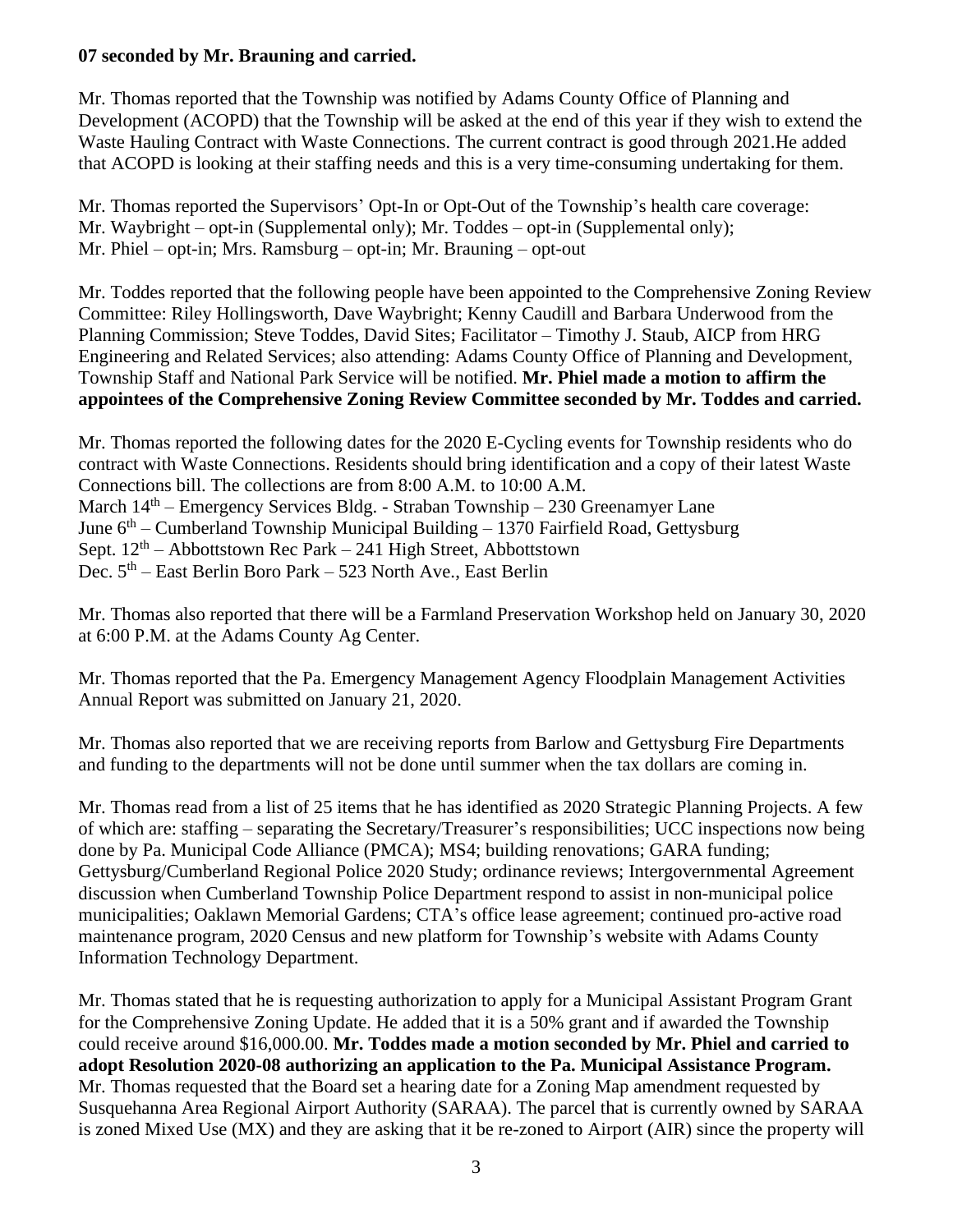be used to expand the current airport. The property is located on Chambersburg Road next to the airport. **The hearing was scheduled for March 19, 2020 at 6:00 P.M.**

## **Finance Committee:**

Mr. Phiel requested approval of a budgeted expenditure to install the three manual garage doors with electric garage door openers with a low bid from K & K Doors of \$3,045.00. **Mrs. Ramsburg made a motion to approve the installation of three electric garage doors seconded by Mr. Toddes and carried.**

Mrs. Ramsburg reported that the Finance Committee is recommending upgrading the WIFI in the Township Building, Police Department and Maintenance Building, at a cost of \$2,760.00. **Mr. Phiel made a motion to replace the WIFI as recommended seconded by Mr. Brauning and carried.**

Mr. Phiel reported that the next recommendation is internal office building maintenance for bathroom handicap access, repainting all interior, installation of water back-flow preventers as mandated by Gettysburg Municipal Authority, new ceiling tiles and new bathroom flooring at approximate cost of \$14,425.00 (paid by General Fund and Capital Reserve Fund). **Mr. Brauning made a motion to approve the expenditures as reported by Mr. Phiel, seconded by Mr. Toddes and carried.** 

Mrs. Ramsburg reported that the CASE backhoe has been paid off; the 2018 Liquid Fuels Audit was successfully completed, and the 2019 Audit is underway.

**Solicitor:** Solicitor Wiser reported that there is an increase in interest being shown for raw land for the installation of solar facilities and the Township's Zoning Ordinance does not specifically address these types of facilities. He added that the Board authorized a Curative Amendment for some regulations to address the solar facilities and the Township has until May to adopt an ordinance. He added that he has gone over some concepts with the Manager and Zoning Officer and would like to discuss these concepts with the Board and get approval to forward, in ordinance form, to the Township and County Planning Commissions for their review. Solicitor Wiser would like to piggyback the hearing with the Zoning Map Amendment hearing that was just scheduled. Solicitor Wiser explained the different types of solar facilities: Accessory – provides power only to the home or business that it is attached to or near and they would be permitted in every zoning district subject to certain requirements; Solar Energy Farms - which are typically acres and acres of solar panels on the ground that would be permitted in the Agricultural (minimum parcel size of 100 acres) and Agricultural/Residential (minimum parcel size of 75 acres). He added that the other concern is buffers/screening and they have proposed a setback of at least 50 feet and a B2 buffer which consists of deciduous trees, flowering trees and evergreen trees. Solicitor Wiser added that decommissioning is also a concern and the ordinance would require financial security (to be updated every five years) to remove the solar panels and any of associated improvements that went along with the facility. Solicitor Wiser took comments and answered questions from the Board and residents. **Mr. Brauning made a motion seconded by Mr. Toddes and carried to forward the Draft Solar Ordinance to the County and Township Planning Commissions for their review.** 

Solicitor Wiser also reported that the "Appointed Officials" Ordinance has been amended to bring the ordinance into conformity with the Manager's Employment Agreement. He explained that the residency requirement has been clarified; makes a small clarification regarding salary and clarifies the "elective offices" that cannot be held are in the Township, not another municipality. **Mrs. Ramsburg made a motion to advertise the amended ordinance for action at the February regular meeting seconded by Mr. Phiel and carried.**

Solicitor Wiser reported that FEMA has prepared revised floodplain maps and the Township is required to update their Floodplain Ordinance by July 22, 2020. He added that FEMA does have an initial model for